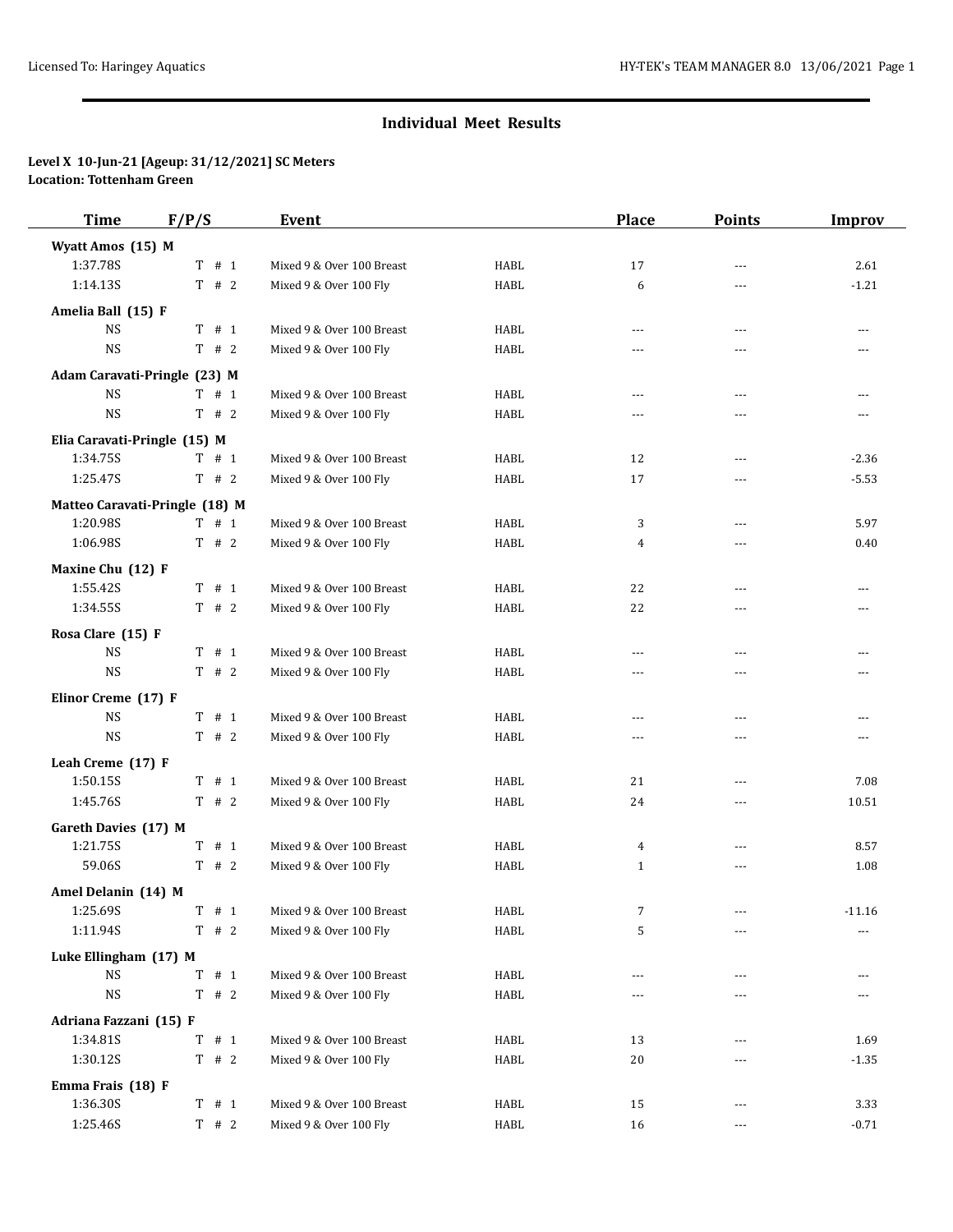# **Individual Meet Results**

### **Level X 10-Jun-21 [Ageup: 31/12/2021] SC Meters Location: Tottenham Green**

| <b>Time</b>                  | F/P/S                         | Event                     |             | <b>Place</b>   | <b>Points</b>  | <b>Improv</b> |
|------------------------------|-------------------------------|---------------------------|-------------|----------------|----------------|---------------|
| Miranda Gomez-Velasco (17) F |                               |                           |             |                |                |               |
| 1:44.10S                     | $T$ # 1                       | Mixed 9 & Over 100 Breast | <b>HABL</b> | 20             | $---$          | 5.07          |
| 1:24.48S                     | T # 2                         | Mixed 9 & Over 100 Fly    | <b>HABL</b> | 15             | ---            | $-0.89$       |
| Annabella Grant (18) F       |                               |                           |             |                |                |               |
| 1:36.75S                     | T # 1                         | Mixed 9 & Over 100 Breast | <b>HABL</b> | 16             | $\overline{a}$ | $-0.94$       |
| 1:17.25S                     | T # 2                         | Mixed 9 & Over 100 Fly    | <b>HABL</b> | 11             | ---            | $-5.13$       |
| Maja Grzybek (14) F          |                               |                           |             |                |                |               |
| 1:28.16S                     | T # 1                         | Mixed 9 & Over 100 Breast | HABL        | 9              | $---$          | $-4.68$       |
| 1:27.52S                     | $T$ # 2                       | Mixed 9 & Over 100 Fly    | <b>HABL</b> | 19             | ---            | $-13.34$      |
|                              | Arun Hamilton McMahon (16) M  |                           |             |                |                |               |
| <b>NS</b>                    | T # 1                         | Mixed 9 & Over 100 Breast | <b>HABL</b> | $\overline{a}$ | $---$          | $---$         |
| <b>NS</b>                    | T # 2                         | Mixed 9 & Over 100 Fly    | <b>HABL</b> | ---            | ---            | ---           |
| Max Hanson (18) M            |                               |                           |             |                |                |               |
| 1:10.16S                     | $T$ # 1                       | Mixed 9 & Over 100 Breast | <b>HABL</b> | $1\,$          |                | 3.35          |
| 1:05.18S                     | T # 2                         | Mixed 9 & Over 100 Fly    | <b>HABL</b> | 3              | ---            | 1.37          |
|                              | Stephen Harden-Wilson (16) M  |                           |             |                |                |               |
| 1:30.28S                     | $T$ # 1                       | Mixed 9 & Over 100 Breast | HABL        | 11             | $---$          | $-0.22$       |
| 1:14.81S                     | T # 2                         | Mixed 9 & Over 100 Fly    | <b>HABL</b> | 8              |                | $-1.22$       |
|                              | Rosina Hegarty-Morrish (17) F |                           |             |                |                |               |
| 1:43.135                     | T # 1                         | Mixed 9 & Over 100 Breast | HABL        | 19             | $- - -$        | 3.04          |
| 1:25.53S                     | T # 2                         | Mixed 9 & Over 100 Fly    | <b>HABL</b> | 18             | ---            | $-4.78$       |
| Josie Hesketh (13) F         |                               |                           |             |                |                |               |
| 1:39.19S                     | $T$ # 1                       | Mixed 9 & Over 100 Breast | <b>HABL</b> | 18             | $---$          | 1.50          |
| 1:38.31S                     | $T$ # 2                       | Mixed 9 & Over 100 Fly    | <b>HABL</b> | 23             | ---            | ---           |
| Jamie Holland (15) M         |                               |                           |             |                |                |               |
| 1:34.94S                     | $T$ # 1                       | Mixed 9 & Over 100 Breast | HABL        | 14             | ---            | $-2.59$       |
| 1:16.99S                     | $T$ # 2                       | Mixed 9 & Over 100 Fly    | <b>HABL</b> | 10             | ---            | $-6.04$       |
| Kathryn Holland (15) F       |                               |                           |             |                |                |               |
| <b>NS</b>                    | T # 1                         | Mixed 9 & Over 100 Breast | HABL        | $\cdots$       | $---$          | $---$         |
| 1:30.82S                     | $T$ # 2                       | Mixed 9 & Over 100 Fly    | HABL        | 21             | $\cdots$       | $-27.86$      |
| Haydn Hoole (17) M           |                               |                           |             |                |                |               |
| 1:18.50S                     | $T$ # 1                       | Mixed 9 & Over 100 Breast | HABL        | 2              | ---            | 3.45          |
| 1:02.66S                     | $T$ # 2                       | Mixed 9 & Over 100 Fly    | HABL        | $\overline{c}$ |                | $-2.21$       |
| Tatiana Isaza Ocampo (16) F  |                               |                           |             |                |                |               |
| <b>NS</b>                    | $T$ # 1                       | Mixed 9 & Over 100 Breast | HABL        | ---            | ---            | $\cdots$      |
| 1:21.97S                     | T # 2                         | Mixed 9 & Over 100 Fly    | <b>HABL</b> | 13             |                | 5.10          |
| Faith Jones (15) F           |                               |                           |             |                |                |               |
| <b>NS</b>                    | T # 1                         | Mixed 9 & Over 100 Breast | HABL        | $---$          | ---            | ---           |
| <b>NS</b>                    | T # 2                         | Mixed 9 & Over 100 Fly    | HABL        | ---            |                |               |
| Alex Mackay (29) M           |                               |                           |             |                |                |               |
| <b>NS</b>                    | T # 1                         | Mixed 9 & Over 100 Breast | HABL        | ---            | ---            | ---           |
| $\rm{NS}$                    | $T$ # 2                       | Mixed 9 & Over 100 Fly    | HABL        |                |                |               |